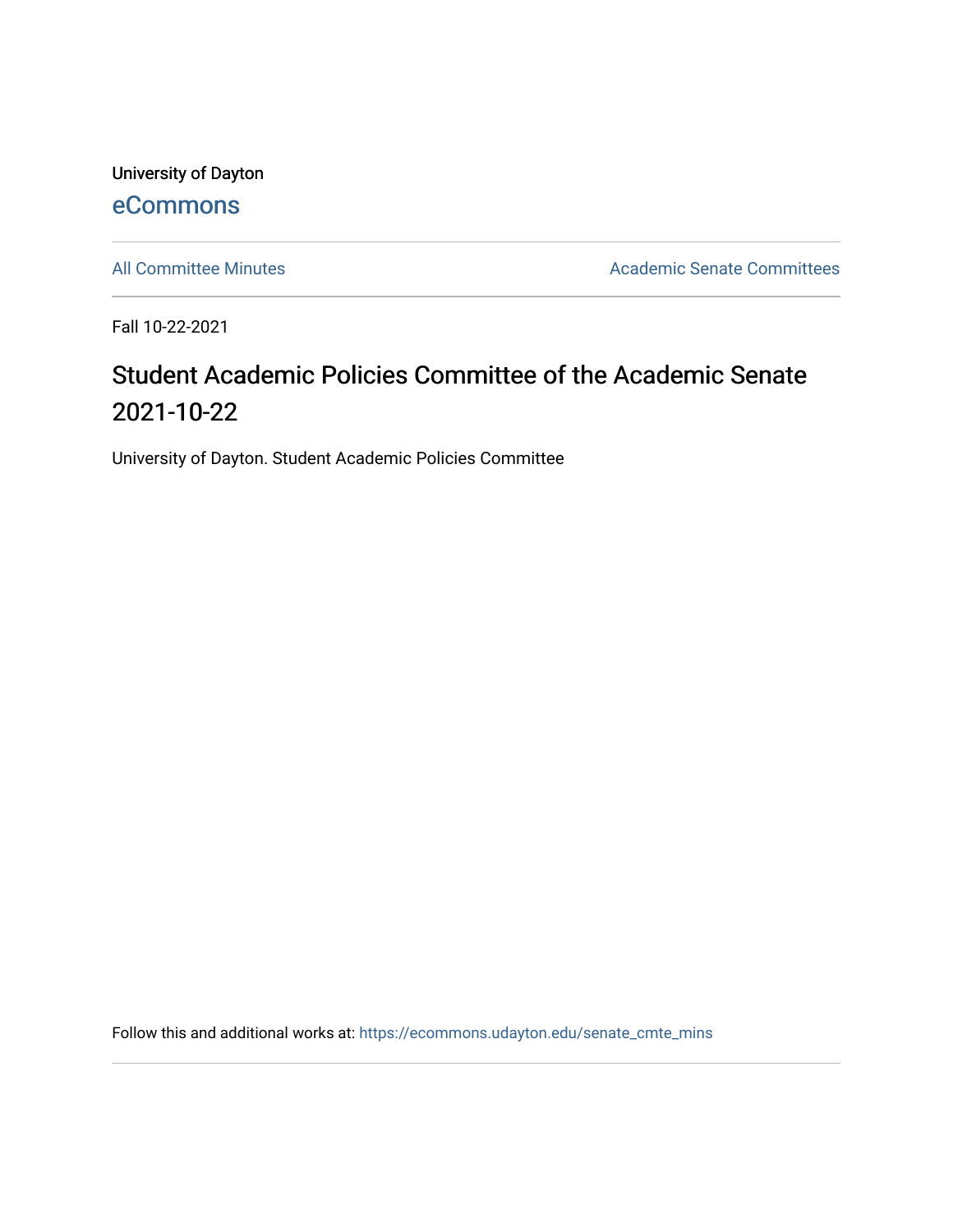## **Approved** SAPC Minutes 22 October 2021 2:30pm

In attendance Joanna Abdallah, Lee Dixon, Jay Janney, Allison Kinney, Ryan McEwan, Grace Pierucci, Andy Slade, Madison Woodrum, John White

Regrets: Sharon Gratto, Tom Skill

- 1. Minutes were approved as is.
- 2. Lee met with an SA group on Tuesday. His discussion included the following feedback.
	- a. Students like in-class evaluations, and they like extra credit, Lee pushed back on it.
	- b. Students were in agreement on if comments and score could be used to get students to get someone fired or pay raise diminished, don't tell students that (Students might gang up on faculty). It is better to focus on better teaching via the feedback.
	- c. Students support anonymous evaluations, but for UD being able to track student comments back if a student evaluation violates UD Policy. Faculty would not be notified of the student identity.
	- d. Lee did not discuss the video training past the group.
- 3. Lee presented a brainstorm of ideas, via sharing a screen. We discussed many of the bullet points (shared with all SAPC members, the initial list presented below in section four). We had a lively discussion about whether academic averages should be included or not.
	- a. Can we create a resolution about stressing how faculty can challenge the merit/tenure and promotion because of an overreliance on scores?
	- b. Should we discuss best practices on how to use this information. We hope to train students, should we train T & P/chairs faculty?
- 4. Some bullet points for discussion (discussed in section 3)
	- a. Ability for instructors to flag comments that violate UD policy (inform students well of this). Students remain anonymous unless violation occurs. Instructors are never informed of student identity, unless informing the faculty is imperative to protect their safety.
	- b. SET done online but in class in in-person classes
	- c. Score reports do not include the average scores across professors
	- d. Students are better informed of how SET are used and how to respond in ways that are most beneficial for improved teaching and learning in the course
	- e. Instructors are better informed of how to use SET
	- f. Evaluators of faculty teaching are better informed of how to use SET
	- g. If scores are used, they must not be used in a way that compares them to other faculty members' scores, but must be used comparatively to one's own scores
	- h. Faculty members must be given the chance to explain and contextualize negative comments and/or scores to evaluators, if they wish to do so
	- i. SET scores and comments are meant to be formative rather than summative, as teaching is something that should continuously be improving. (need exceptions here for if SETs lead to the discovery of faculty violations of policy)
	- j. What about when comments and/or scores are truly indicative of poor performance? How are SETs used appropriately then?